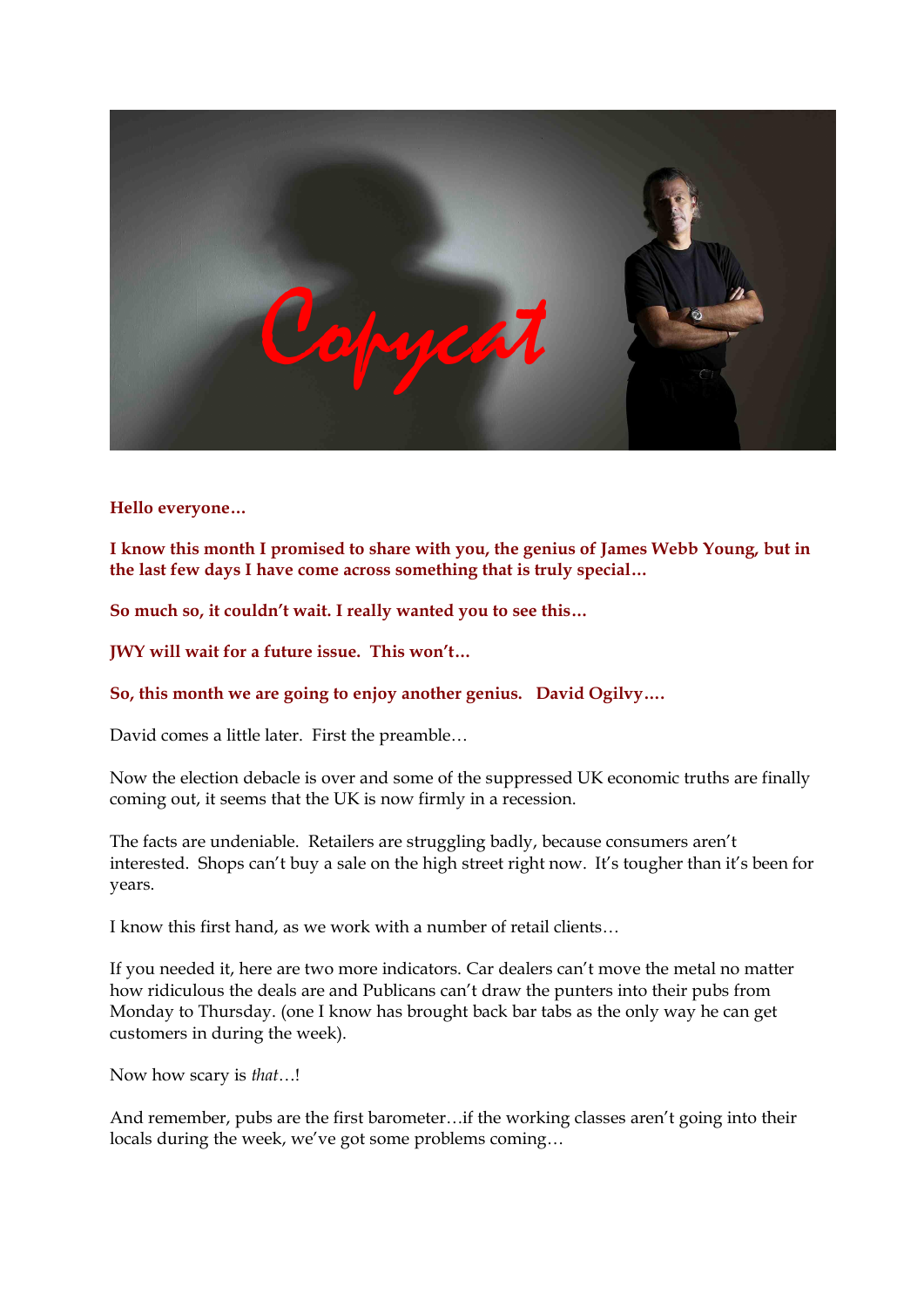Add to all that, hotel leisure break deals are cheaper now than they were 5 years ago. Flights around Europe are getting cheaper, which seems a bit puzzling when you hear that Easy Jet are losing millions…

And house sales are almost at a standstill in certain parts of the country.

This all points to big trouble. For some companies at any rate.

But, I have to tell you, I have little sympathy in certain sectors. Take two of the above – retail and automotive.

In the last 5 years especially, they have been incredibly blinkered, especially when it comes to marketing. Retailers have been so lazy. On two fronts.

One, they opened their doors and simply hoped that people would come in and spend with them. Those that did, they ignored. They made no attempt whatsoever to capture their contact details. In short, they didn't know who their customers were…

Two, they ignored the obvious benefits of direct marketing techniques and applications and the people who understood them. They either created their promotional literature in-house or used their above the line agency or local designer down the road.

Two enormous commercial mistakes.

How any business can allow someone to buy from them and not get that person's name and address for future promotional opportunities is simply beyond my comprehension.

And with regards to direct marketing, why some clients place dm business with above the line agencies, design houses, sales promotion companies, et al, has been a big head-scratcher for me in the last decade.

After all, if you have toothache you don't go to your doctor do you? So why talk to design houses and above the line agencies about direct marketing, when they know sod all about it. Or, alternatively, give it to your in-house creative team who probably know even less?

But, before we really get into this, let's explode a few myths here. You may be under the illusion that most businessmen and marketers understand the basics of marketing and advertising.

Wrong. Wrong. WRONG.

It is my experience that most of the people in so called sophisticated marketing departments, in companies with household names - and even those who run their advertising agencies are surprisingly ignorant of what works and what doesn't.

Why is this? Well, I believe there are two main reasons: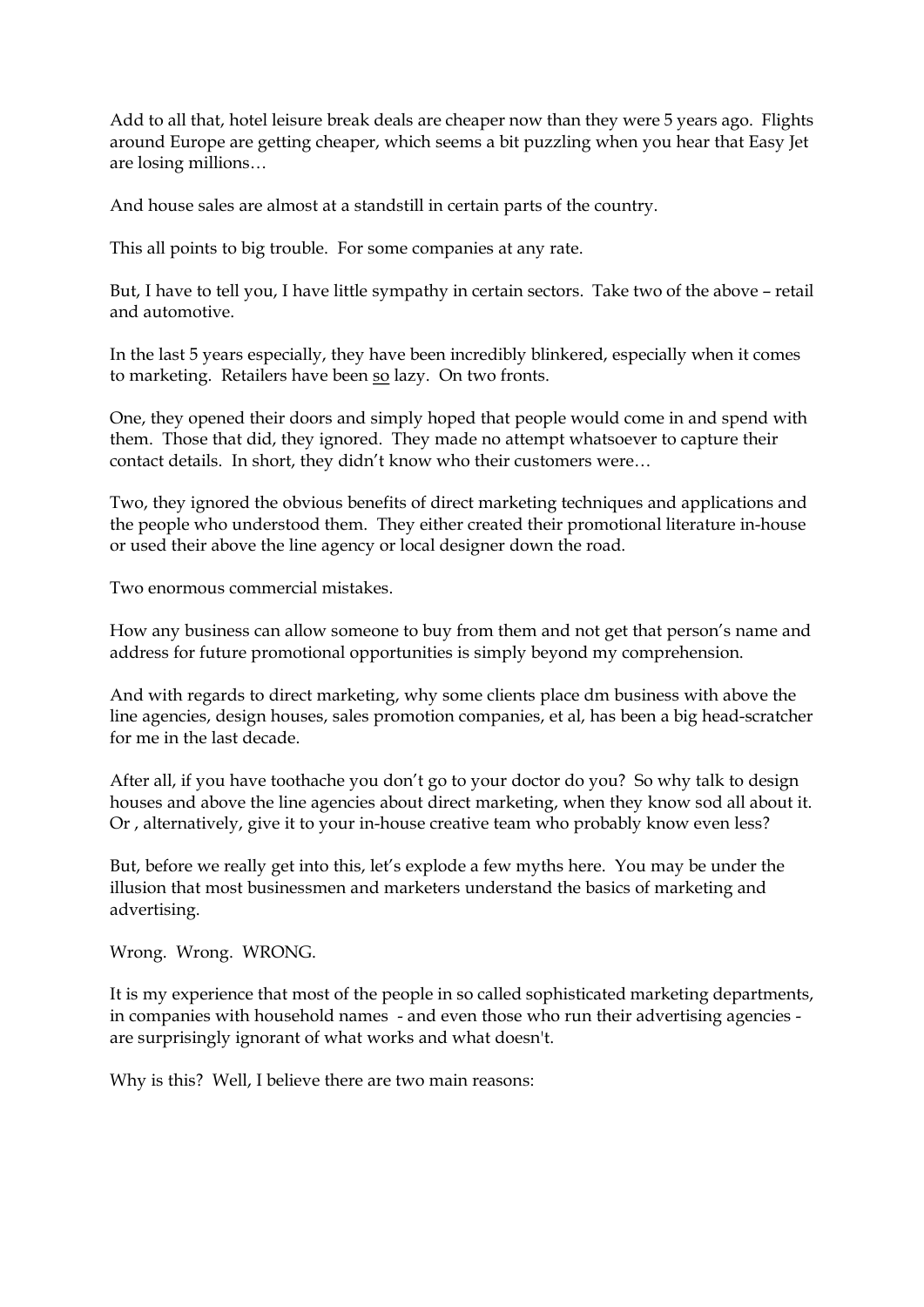1. No one studies the subject – this is something I have mentioned many times in previous articles.

2. The objectives are totally wrong.

To explain the latter, here's some research conducted a few years ago, that I read in a previous article by Drayton … …here's what the great man found…

*"Creative directors of major UK advertising agencies were asked what they considered their principle objective.*

*The overwhelming majority, you may be stunned to learn, made no reference whatsoever to sales or profits. They were simply intent upon winning awards for their work from their peers.*

*So although you may be advertising to improve your profits, the people you pay, may have different criteria altogether"*

Incredible, huh? Not really.

Turn on your TV tonight and you will see that this is still happening. Ads that are costing obscene amounts of money are becoming increasingly obscure. Ironically enough, the worst culprits are the car manufacturers.

The people who create (and sign off) this tosh, obviously still think entertainment is better than sales…

Anyway, back to retail and automotive. Bar for a few knowledgeable companies, most have also ignored the obvious potential of building customer and prospect databases and the communication opportunities they offered.

It's lunacy to me and always has been…

Car dealers make more from service and parts than they ever do from selling cars, yet only a small fraction of them built databases and worked them hard. Impossible to fathom and myself and my fellow dm pros have told them so for so long, but in the main, we have been met with incredible arrogance…

Life was good you see… No need do anything, only open the doors and approach the challenge in the time-honoured way...

Just run a crap ad in the local free sheets, throw in a few offers, a guest appearance by some local DJ, a few balloons and a free crèche to keep the screaming kids happy and bob's your uncle…

How things have changed. Or have they? Now here's where David comes in…

David was a passionate believer in direct marketing and was never afraid to tell the creative phonies in general advertising together with their stupid clients, that their work was utter nonsense.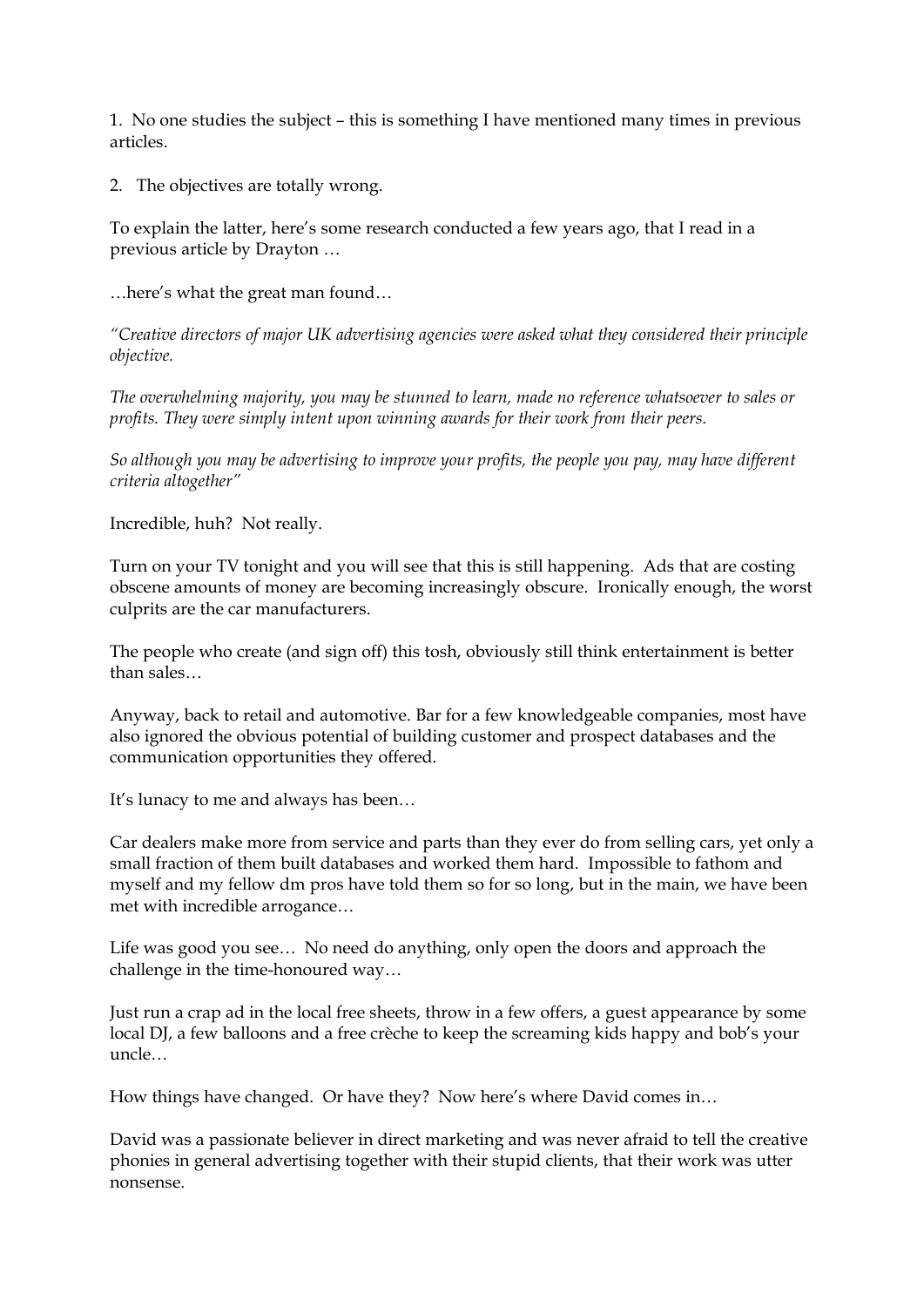In 1986, nearly two decades ago, David Ogilvy delivered a speech in Paris, France to Direct Marketers about "direct marketing." To provoke his audience, he pretended he was addressing the speech to those in "general advertising."

Though given all that time ago, the speech is as applicable today as it was then.

In fact, more so.

Just over a fortnight ago, I found the text of this speech. It is so good and so relevant to the situation we find ourselves in today, that thought I would share it with you.

Here it is, in its entirety.

*"There is a yawning chasm between you Generalists and we Directs.*

*We Directs belong to a different world. Your gods are not our gods. You Generalists regard us Directs as inferior citizens. You think you are the Brahmins of advertising and we are the untouchables.*

*You pride yourselves on being "creative"— whatever that awful word means. You cultivate the mystique of "creativity." Some of you are pretentious poseurs. Your ambition is to win awards at the Cannes Festival.*

*You go there every year like Muslims going to Mecca. You are the glamour boys and girls of the advertising community. You regard advertising as an art form and expect your clients to finance expressions of your genius.*

*We humble people who work in Direct do not regard advertising as an art form.*

*Our clients don't give a damn whether we win awards at Cannes. They pay us to sell their products.*

*Nothing else. We sell — or else.*

*When you Generalists write an advertisement or commercial, you want everybody to congratulate you on your "creativity." When we write an advertisement or direct mail package, we want people to order the product.*

*You pride yourselves on your "originality."* 

*As Rosser Reeves used to say, "Originality is the most dangerous word in the dictionary of advertising."* 

*When your commercials appear on television, you have no means of knowing whether they sell anything. There are too many other factors in the marketing mix.*

*When sales go up, you claim the credit for it. When sales go down, you blame the product.*

*We in Direct Response know exactly, to a penny, how many products we sell with each of our advertisements and each exposure of our commercials.*

*We sell — or else!*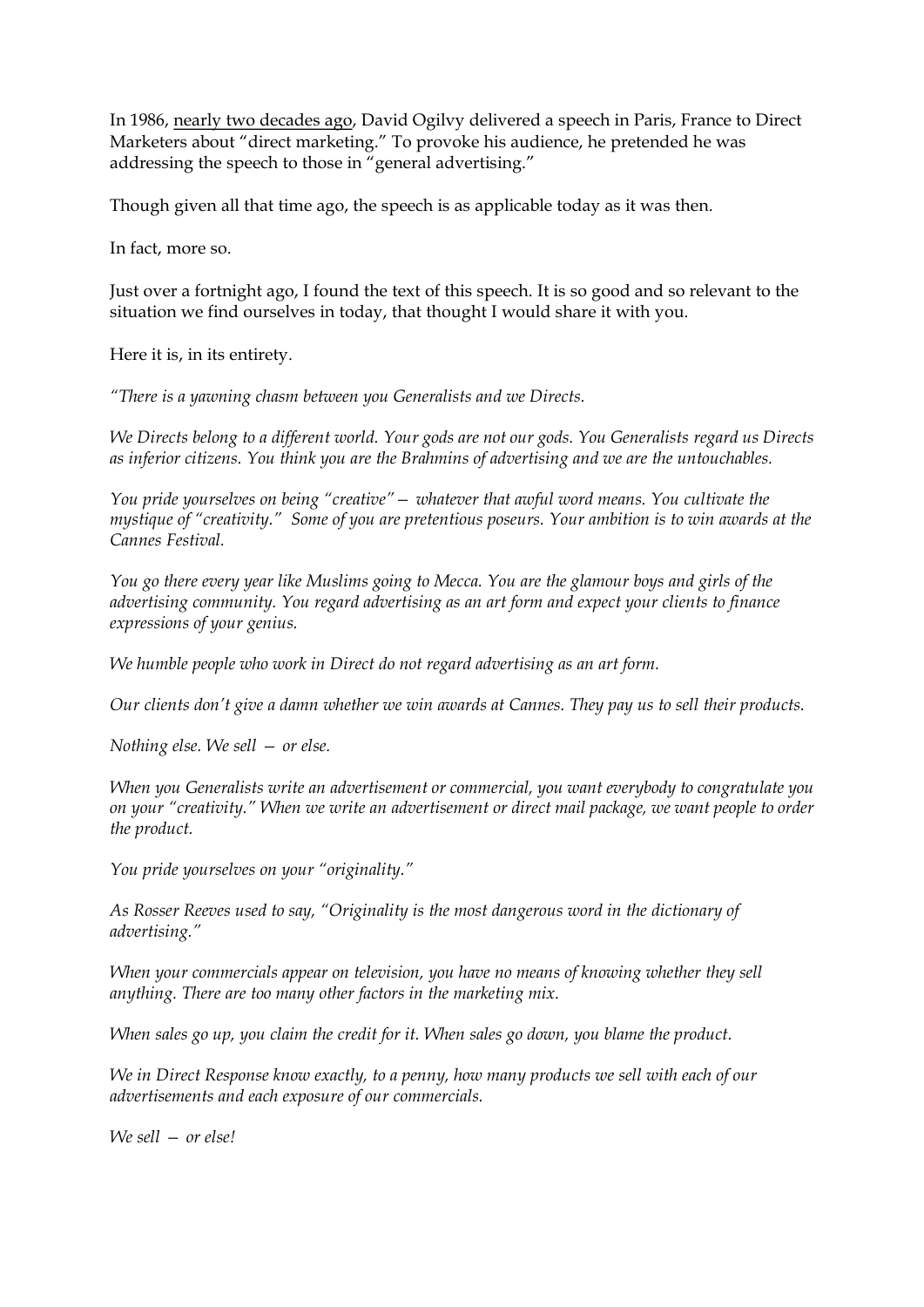*Sometimes we envy you Generalists. You get away with murder. You are never found out. Almost never. Your favourite music is the applause of your fellow art directors and copywriters.*

*Our favourite music is the ring of the cash register.*

*We do everything differently. You Generalists use short copy. We use long copy. Experience has taught us that short copy does not sell.*

*You use short commercials. We use long commercials.*

*Why? Because short commercials do not sell—a fact which has not escaped Proctor & Gamble. In our headlines we promise the consumer a benefit. You Generalists don't think that is "creative."* 

*As Benton and Bowles say, "If it doesn't sell, it isn't creative."* 

*When we see your advertisements, we can always tell whether you have had any experience in Direct Response. Most of you Generalists have not and that is why your ads are so silly.*

*You have never had to live with the discipline of knowing the results of your advertising. Personally, I prefer the discipline of knowledge to the chaos of ignorance. You Generalists never give the consumer any information about the product.*

*We pack our advertisements and our letters with information about the product.*

*We have found that we have to — if we want to sell anything.*

*Most of you Generalists are too lazy to study the product.*

*When I see some of your advertisements and commercials for automobiles, I wonder whether you have even seen the automobile, or driven it, or looked under the bonnet.* 

*Your work gives little information. No wonder so many Frenchmen buy German cars. It is your fault. You are frightened by research.*

*Perhaps it would reveal that your judgment is not infallible. Perhaps it would reveal that you are not a genius after all.*

*Who am I to prick your balloon?* 

*According to Advertising Age, I am "the uncrowned creative king of the advertising world. " But in the presence of Direct Professionals I am a humble amateur.*

*Ladies and Gentlemen, are you aware that Direct Response is growing twice as fast as general advertising? It is exploding!*

*Soon it will become the tail wagging the dog. Seventyfive percent of the new business presentations made by Ogilvy & Mather now include Direct Response.*

*We call it orchestration.*

*Sooner or later, and I hope sooner, some French clients are going to tell their agencies. "This is enough. Stop playing the fool. We want our advertising to be as professional as our engineering."*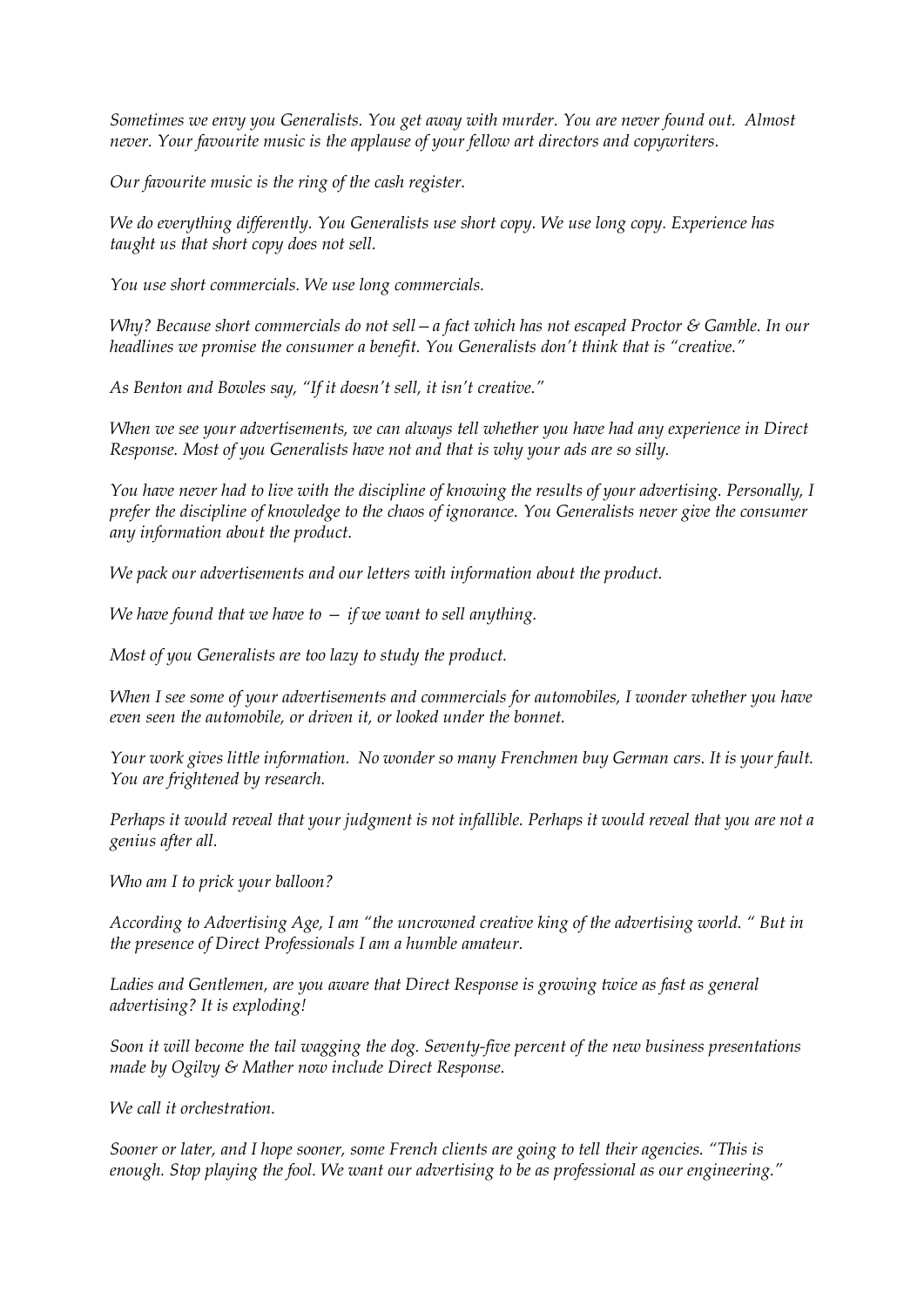*What are you Generalists going to do then?* 

*Where will you turn for help? How are you going to learn what kind of advertising sells and what kind does not sell?* 

*When that day comes, ask your Direct colleagues to educate you. I say "colleagues." Stop treating us as poor relations. Grow out of your arrogance.*

*Send us your copywriters and your art directors, we will teach them how to sell. Would it surprise you to know that one ad can sell 19 times as much as another for the same product? Would it surprise you Generalists to know that a change in the colour of a direct mail envelope recently increased sales by 30 percent?* 

*Would it surprise you to know that some ads actually reduce the sales of a product?* 

*Ladies and Gentlemen, you are soon going to see a revolution in French advertising.*

*When it comes, our Direct fraternity will emerge as the true professionals.*

*The sooner the better! "*

Wow!

Well I don't know about you, but to me he's talking about today. Not 19 years ago.

That's why the man was a genius. He was advising people nearly two decades ago, the correct way forward, but as we know only too well, only a handful listened.

*(David Ogilvy died in retirement at Poitou in 1999, at the age of 88.*

*Born* in *England, educated in Scotland and England, with a background in cooking, door-to-door sales, diplomacy and farming, and aged 38, Ogilvy started his own agency in New York in 1948 and built it into one of the largest in the world, Ogilvy & Mather Worldwide.)*

Let's face it. It's now tougher than it's ever been to sell. No matter what your product or service may be. There are two main reasons:

The first, I have shared with you many times. The customer is now in total control. The second, is we are now into a recession that could last a little while...

…so, things are going to get a lot tougher.

Perhaps now this situation exists, the more knowledgeable out there will start to listen and act on the advice of the direct marketers – simply because they are so much better equipped to generate sales in this worrying scenario that everyone now faces.

Perhaps…

I'll leave the last word to David who kicked off his fantastic speech nearly two decades ago with this little gem…